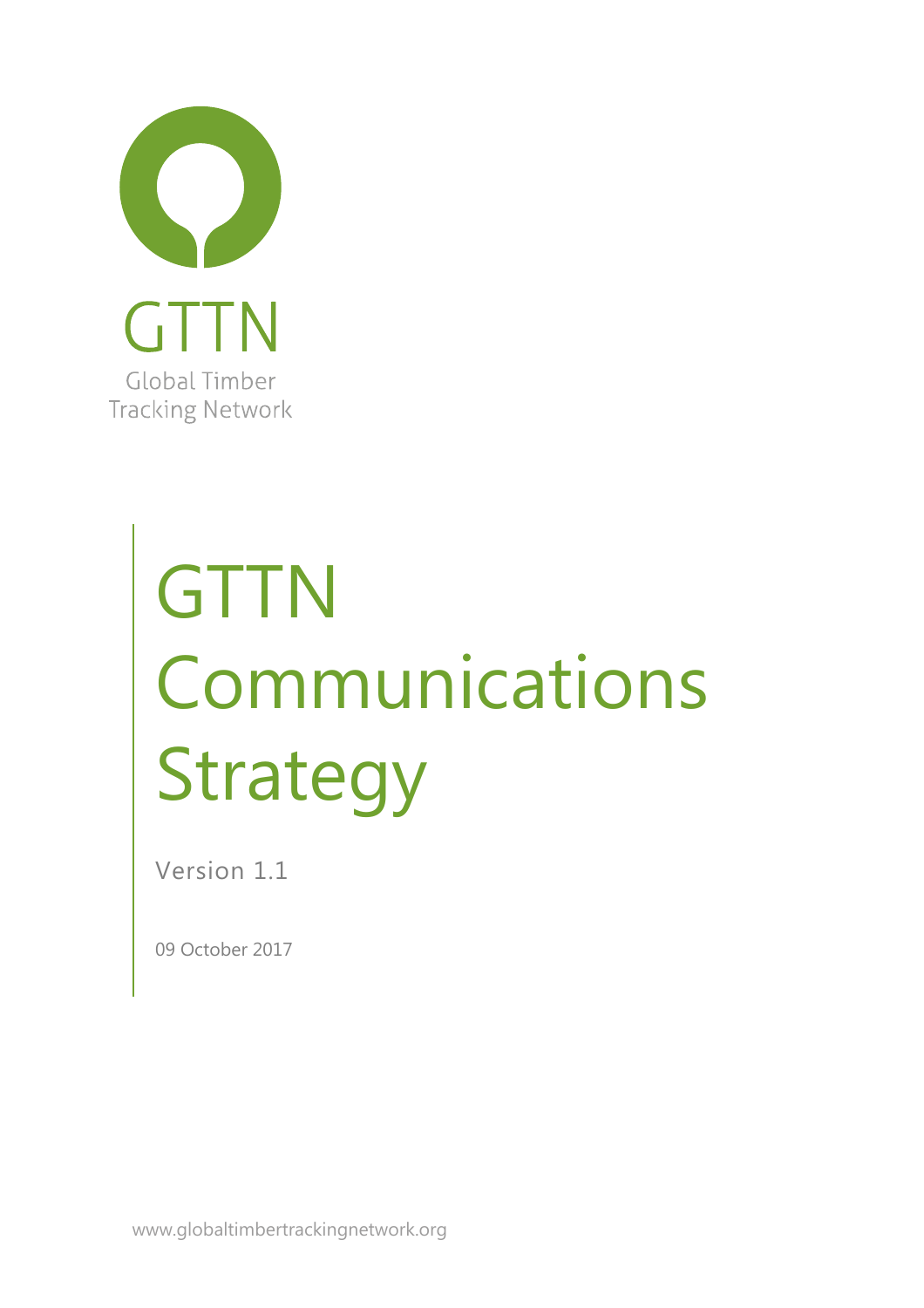

| 1.             |                                                                                                                      |    |
|----------------|----------------------------------------------------------------------------------------------------------------------|----|
|                | 2. General Approach of Communications Activities ______________________________4                                     |    |
| 2.1            |                                                                                                                      |    |
|                |                                                                                                                      |    |
| 2.3            |                                                                                                                      |    |
| 3.             |                                                                                                                      |    |
| 3.1            |                                                                                                                      |    |
| 3.2            |                                                                                                                      |    |
| 3.3            |                                                                                                                      |    |
| 3.4            |                                                                                                                      |    |
| 3.5            |                                                                                                                      |    |
| 3.6            | Flickr 12                                                                                                            |    |
| 3.7            |                                                                                                                      |    |
| $\overline{4}$ |                                                                                                                      |    |
| 5              |                                                                                                                      |    |
| 5.1            | Kick-off meeting with BMEL in Bonn in February 2017 _____________________________ 15                                 |    |
| 5.2            |                                                                                                                      |    |
| 5.3            |                                                                                                                      | 16 |
| 5.4            |                                                                                                                      | 16 |
| 5.5            | Forums and Programs at the global or regional level ____________________________                                     | 16 |
| 6              | Internal Communications<br>the control of the control of the control of the control of the control of the control of | 19 |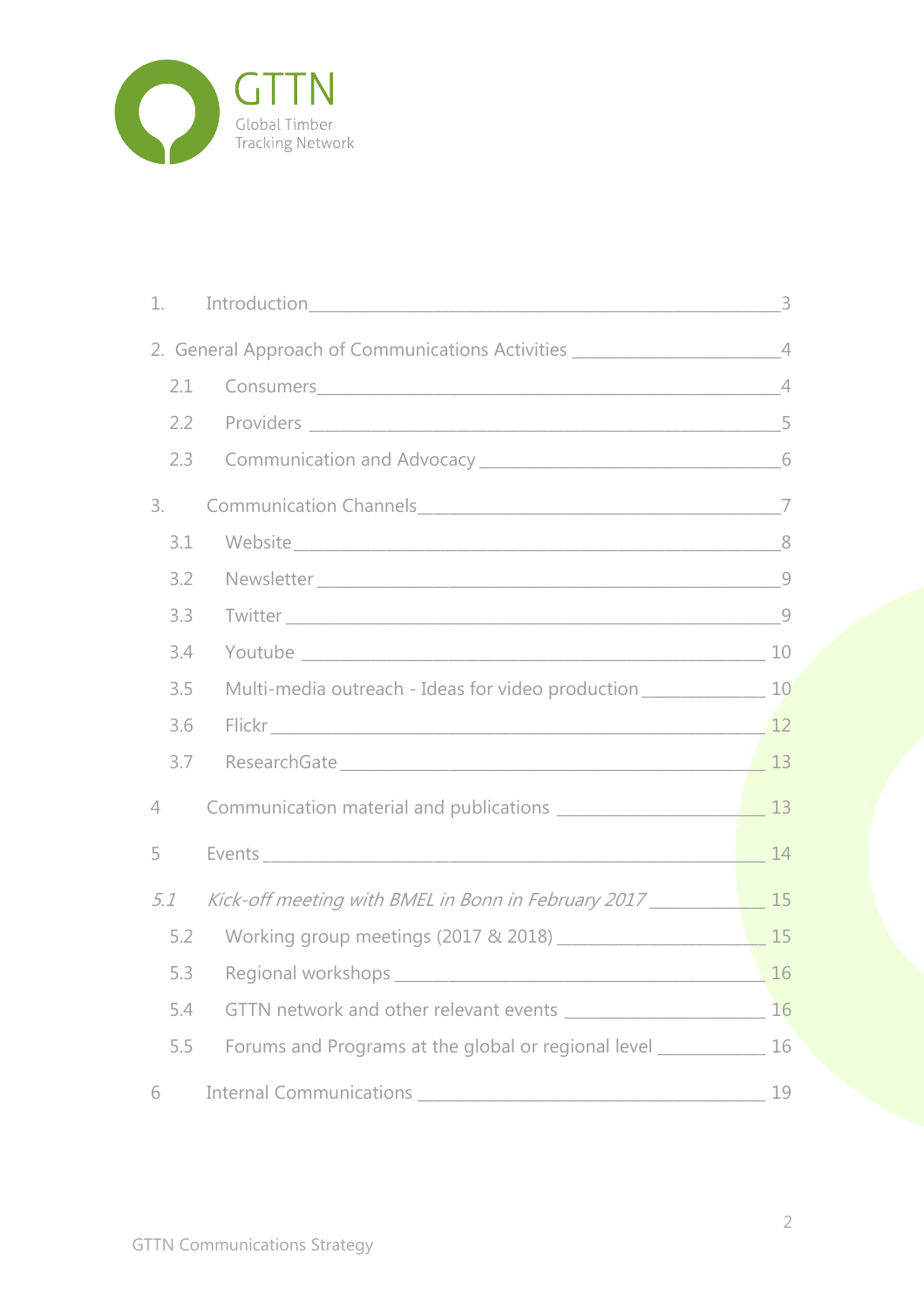

### 1. Introduction

Unsustainable and illegal logging is a driving force of deforestation worldwide. It is estimated that more than 50% of wood exported from the Amazon, Central Africa, SE Asia and Russia is illegally harvested resulting in annual losses in revenues and assets between US\$ 10-15 billion. Unsustainable and illegal logging as well as related trade cause many economic and ecological problems both in producer and in consumer countries.

Therefore, legal regulations worldwide prohibit the placement of illegally harvested timber in the consumer countries by requiring operators to provide proof of the identity of the species traded and the origin of their products to guaranty the traceability of the supply-chain. A recent example is the new EU law enforcement (EU Timber Regulation) which requires botanical name of the species, country and region of origin of timber.

Hence, proof of the species identity and the origin of timber and wood products are important requirements to control illegal logging. At present, there is still a lack of practicable control mechanisms to identify the origin of timber and wood products though. A global platform is needed to bring together the science, scientists, policy makers and other key players to address the issues in a holistic way. The Global Timber Tracking Network (GTTN) will play such a role by facilitating and promoting the integrated use of DNA and stable isotope markers with the existing species identification and timber tracking. Furthermore, the aim is to develop internationally agreed standards and a database support for the implementation of the GTTN tools and methods.

GTTN Communications is responsible for the communication and promotion of GTTN's activities and the achievements of the GTTN Network. The GTTN Communications Strategy identifies different target groups<sup>1</sup> and develops tailored dissemination modes. Thus, outputs will be synthesized and presented in different

 $^{1}$ Target groups are classified into Consumers and Providers as well Advocacy, see below in Chapter 2.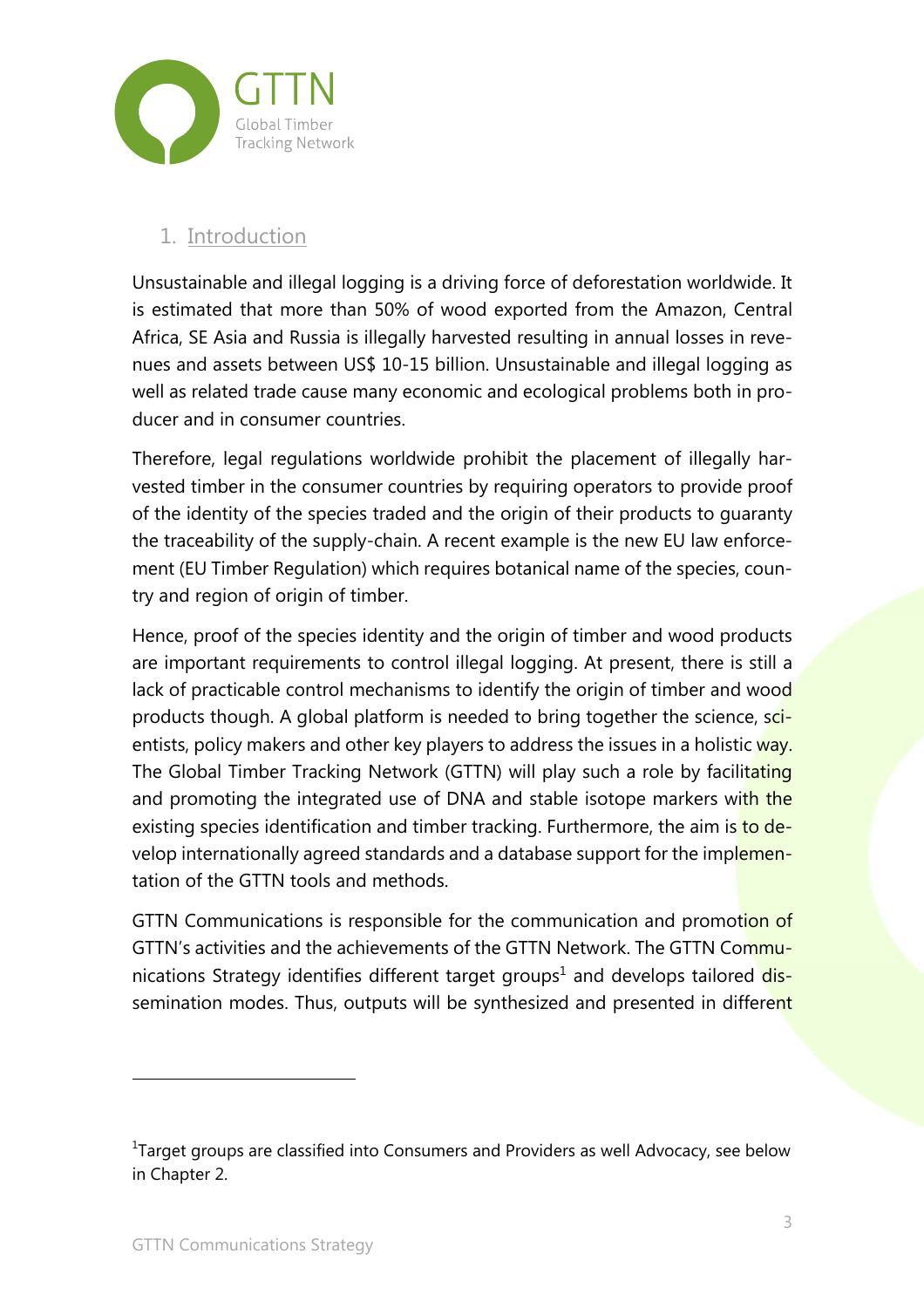

formats, targeted to specific needs of the users to guarantee a most communications effective outreach.

## 2. General Approach of Communications Activities

### 2.1 Consumers

#### Public authorities and law enforcing agencies

Since the G8 commitment to fight illegal logging in 2008 and the subsequent issuance of legislation by governments (e.g. EU Timber Regulation, US Lacey Act amendment) that requires imported wood products to be of legal origin, requirements for legal authorities to verify legal origin and trade claims have increased dramatically. As law enforcement is complex and incidents cross national borders, governments would benefit from GTTN by supporting the development of international guidelines and standards for timber identification. Furthermore, the tools developed by GTTN will help to enforce forest laws and to prevent the trade of illegal wood and wood products.

GTTN communication will address three groups: (i) public authorities/law enforcing agencies already part of/interested in GTTN; (ii) public authorities/law enforcing agencies interested to take action on illegal logging but not yet part of GTTN; and (iii) the problem countries where illegal logging takes place.

#### Timber Operators

Operators involved in timber are more and more concerned about timber species and origin due to legal and economic obligations. For many tracing commodities back to the producer level remains challenging. Due diligence requirements are a major driver for companies to implement improved chain of custody checking in their supply chains. GTTN can help to reduce risks by leading both companies requiring due diligence checks, as well as law enforcement authorities to identify methods and service providers that are available to prove a trading claim, relating to wood species and geographic origin, by means of a GTTN. Since very few companies have been involved in GTTN phase I so far, GTTN intensifies its activities and reaches out to companies through relevant forest-based industries and trade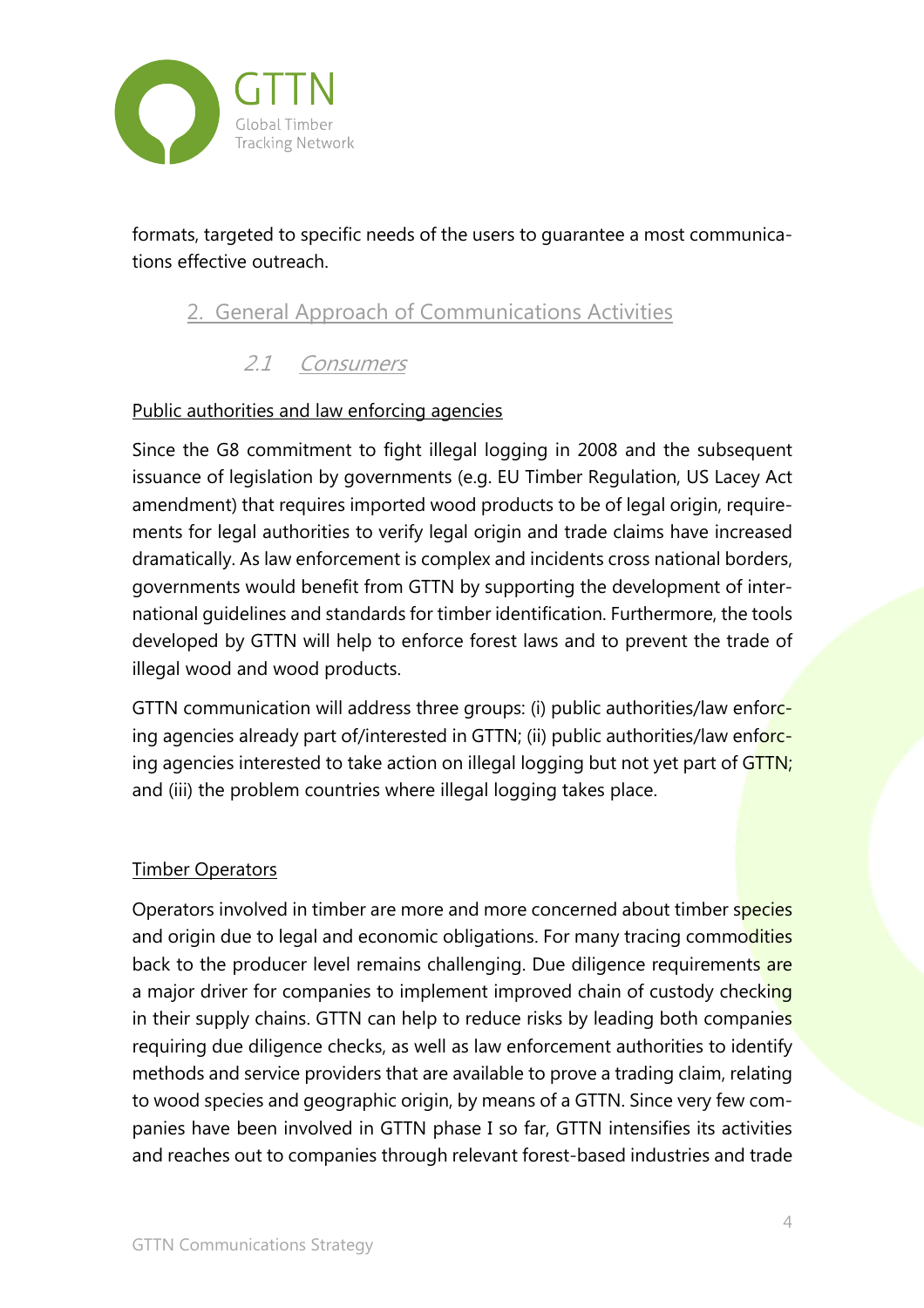

federations. One option to attract companies could be the organization of a special workshop where they can express/explain their specific needs. Furthermore, they can use the methods provided by GTTN to comply with EUTR, the Lacey Act, the Australian Illegal Logging Prohibition Act and similar laws.

#### Forest Certifiers

DNA analysis and stable isotope timber tracking tools can help to improve Forest Certifier's certification system. This target group can be reached via online publications, events and other public relation activities.

## 2.2 Providers

#### Service Providers

GTTN aims to motivate timber tracking service providers to share their data in the reference database. The benefit of joining the network is that GTTN can help broaden service providers' networks by bringing them into contact with experts working on similar topics, providing possibility to synergize efforts, to influence prioritization of systems development, species focus etc. Through GTTN, service providers have the chance of being an early adopter of novel methods. Furthermore, they can quide the tailored development of services to meet customers' demand. A challenging question will be how to reach small labs worldwide that could especially profit from GTTN standards and protocols.

#### Scientific Stakeholders

Researchers involved in the development of innovative tracking methods such as DNA analysis, stable isotopes and mass spectrometry by working together can yield a higher spatial resolution and stronger statistical power for timber tracking. GTTN encourages and supports scientists to build a community to coordinate development of analysis methods and standards, and to coordinate the collection and sharing of reference data. Furthermore, GTTN fosters networking among research projects, research groups and implementing institutes, especially promoting synergies and complementary work on methods using genetic markers and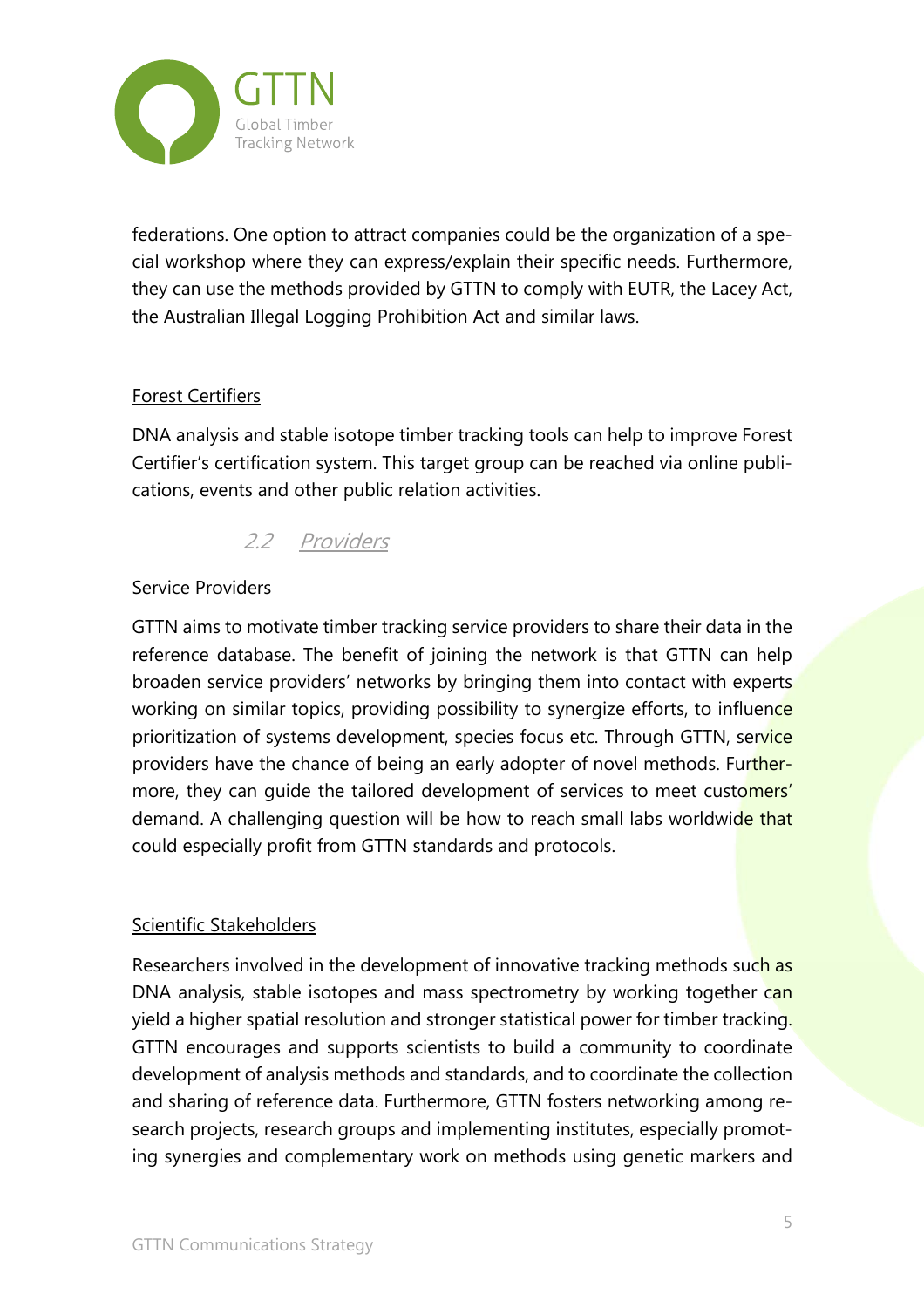

stable isotopes. Finally, a network membership can help raising a laboratory's profile by engaging on the international scene.

Since filling the reference database is of the highest priority, a special strategy is needed to foster (young) researchers to develop DNA markers.

## 2.3 Communication and Advocacy

#### Civil Society

Illegal exports would not be possible without their end-users. The wealth of (urban) consumers and their demand for wildlife and forest and agricultural commodities can be a strong driver of illegal wildlife, forest activities and land-use changes in general. Key messages to public at large – emphasizing the advantages of buying sustainable and legal products – will be channelled through relevant civil society organisations. GTTN aims to raise public awareness regarding to the local and global consequences of illegal logging and the challenges timber trade is facing.

This also involves occasional cooperation with organisations dealing with forest, environmental or sustainability issues like FERN, WWF and Greenpeace. These organizations usually promote SFM and nature conservation. They can be convinced to join if GTTN demonstrates that genetic data generated for timber tracking purpose is also useful to conserve endangered species and to achieve sustainable forest management.

#### Media

Through press releases and background briefings, media's awareness of GTTN will be sharpened. Engagement with media serves knowledge transfer, especially via ready-made narratives and videos, exhibited also on the website. Media reporting addressing grand societal challenges like biodiversity loss and risks of illegal timber trade also contributes to public engagement. GTTN will update journalists working on environmental issues with fresh knowledge about illegal activities in the forest sector.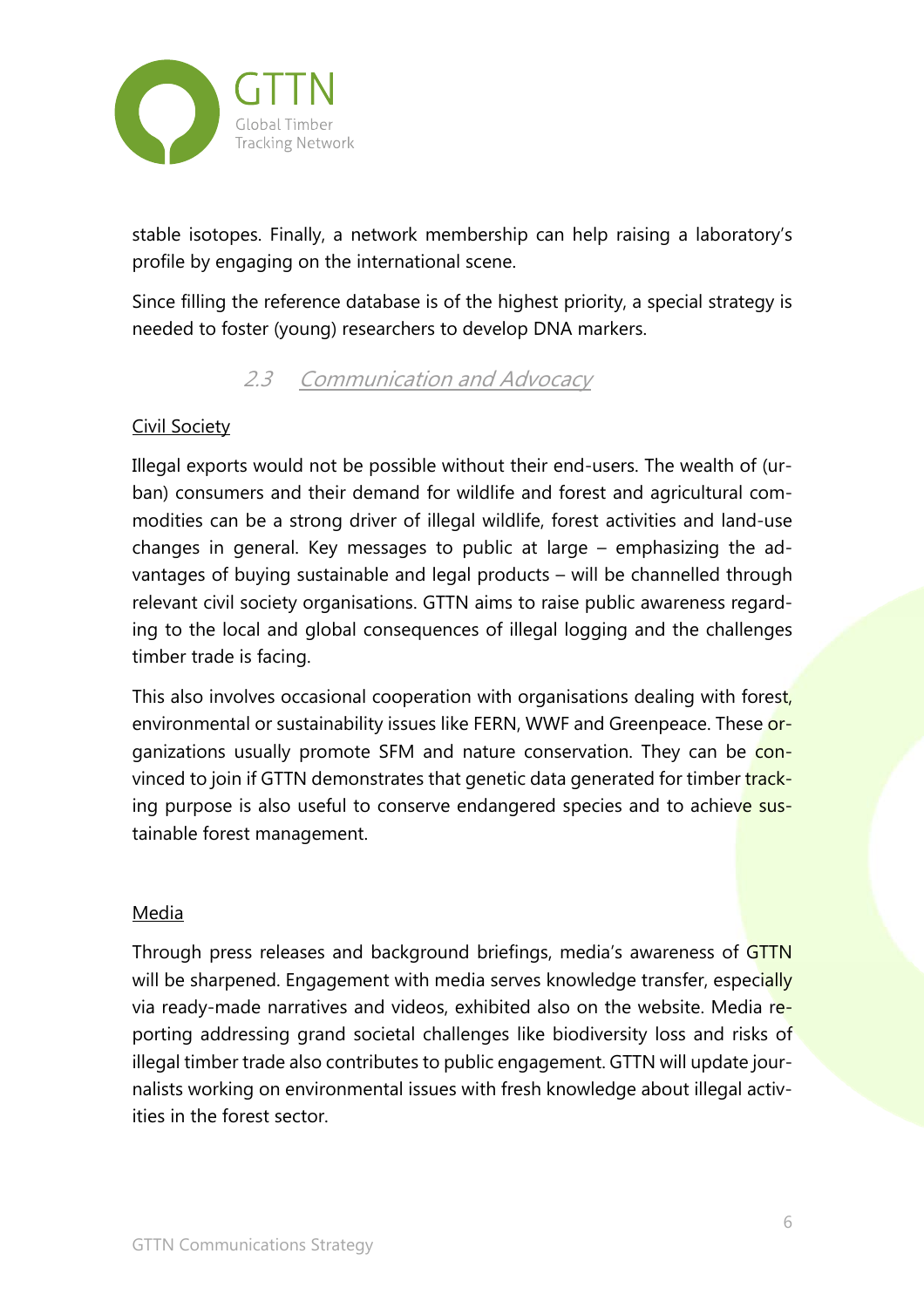

As open alliance for cooperation, GTTN is formed through the joint vision of all stakeholders involved in global action against illegal logging and the associated timber trade.

#### Donors

Most potential donors are committed to sustainable forest management (SFM). Timber tracking tools are essential to implement forest laws and useful to achieve sustainable forest management.

GTTN needs to demonstrate to them that (1) legality is a necessary step to sustainability, (2) the tools contribute also to achieve SFM, and (3) support certification. To accelerate the development of the tools and promote its use, support by donors is required.

**All network members share the following core messages:** "We are building a global timber tracking database"; "GTTN helps unambiguous determination of wood species and origin"; "GTTN can support traceability from product to tree". "We increase awareness among service seekers and potential users (cost-benefit comparison) and offer best-practice examples."

Advantages of joining the network for all target groups: GTTN membership adds visibility to members work via event, website and publications. Furthermore, GTTN aims to help create opportunities for new projects and funding through its advocacy work, which is essential to enlarge the reference database and widen availability of services.

## 3. Communication Channels

It is of essential importance for GTTN to disseminate information to various target audiences. This includes gathering relevant information for GTTN from other organizations, websites, distribution channels etc. as well as sharing and discussing news such as research results, data, law enforcement developments, etc. from the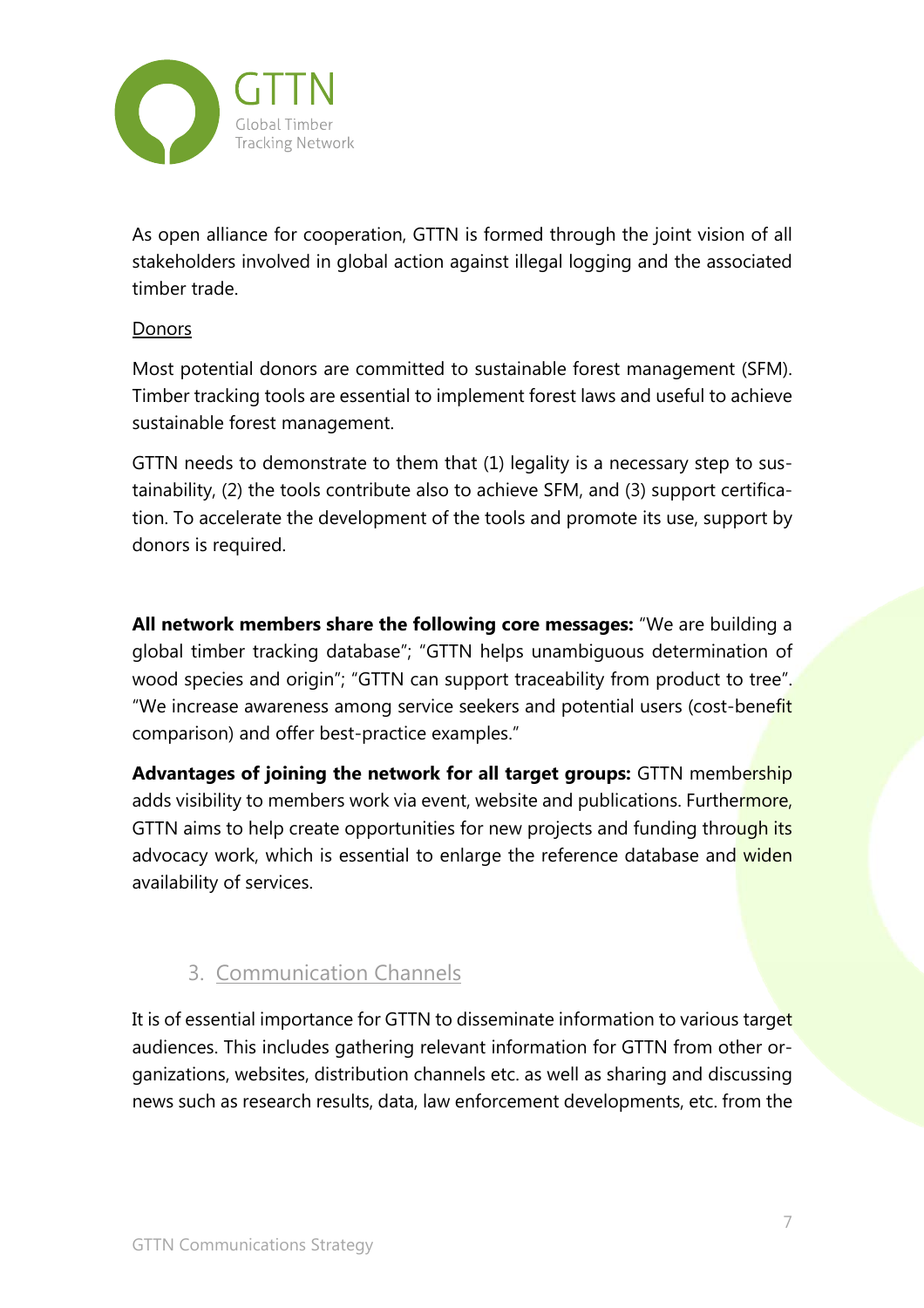

network via several digital and analogue channels. There is no "one-fits-all" solution, in terms of dissemination modes. Outputs will be synthesized and presented in different formats, targeted to specific needs of the users.

Although EFI is responsible for communication and dissemination tasks, support from the network partners is necessary. All GTTN network members have a role in dissemination and interaction with stakeholders and media through their forums at the regional/national/international level, at relevant seminars, conferences etc.

GTTN communications will provide a communication package incl. GTTN logo, mission statement, flyer and possible other material to support "GTTN ambassadors" with their communications in their networks or at meetings, workshops, events etc.

Communication material will be distributed mainly in English.

## 3.1 Website

**The website plays an important role and is supposed to facilitate information exchange and networking among all stakeholders concerned.** Presented in a new, innovative design and written mostly in non-technical language (depending on target group), the website is a focal point for project information. As a dynamic information source, it will provide news about the project, publications and other GTTN related material, GTTN partners and experts, news, events and a direct link to the GTTN database. Although the website is conceptualized and maintained by the Secretariat, input from partner organizations and experts is required. Their responsibility is to provide technical information, sound advice and supports. To facilitate this task, partner organizations and experts have to be made aware of this opportunity and they need to be able to contribute in a lowthreshold way.

The website will showcase how database support for the implementation of the GTTN tools and methods works in practice, and will also be the central repository for GTTN working group's results and findings.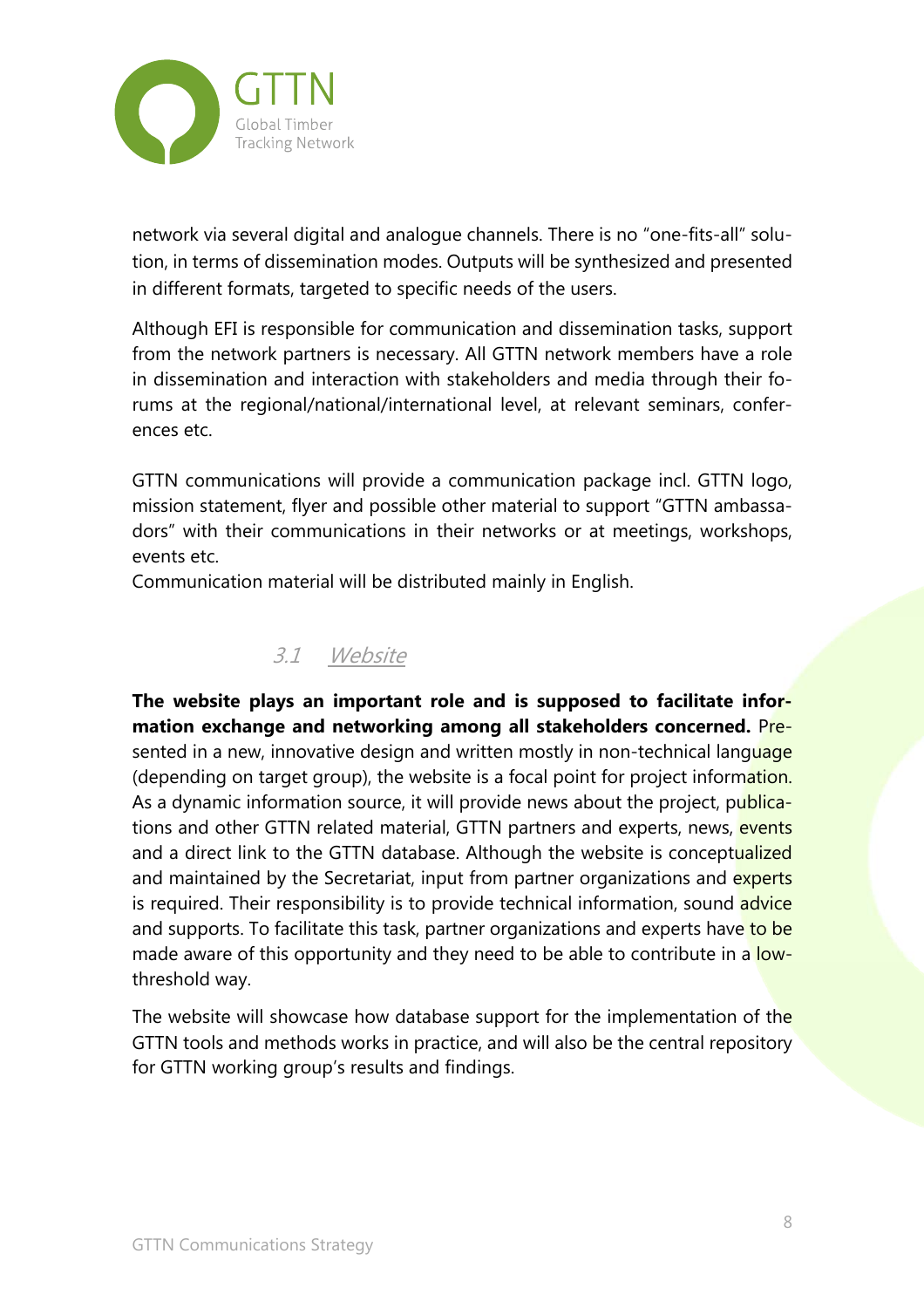

**Target groups** are primarily members of the network: a) researchers developing the tools b) forest and timber trade and industry that need to exercise due diligence c) law enforcement and other public agencies. Furthermore, it is desirable to raise civil society's awareness regarding timber trade and illegal logging.

Social media (eg Twitter, Youtube) will also be used to enhance the GTTN visibility via the website, further raise awareness of GTTN among target audiences and strengthen relationships with stakeholders.

## 3.2 Newsletter

**The "Newsletter" is a compilation from the news published on the website.** As a tool for the newsletter format EFI's newsletter system APSIS could be used.

**Target group** is primarily the network: a) researchers dealing with the tools b) forest and timber trade and industry that need to exercise due diligence c) law enforcement and other public agencies.

The News Digest will be send to everyone who registered at the website or at one of the several events. Furthermore, followers on Twitter or ResearchGate can be approached whether they are interested in receiving frequent information from the GTTN network.

#### 3.3 Twitter

**Twitter is an efficient tool to share, gather and exchange information.** It serves as a networking platform to approach individuals and organizations, and hierarchies play a less important role. For scientific purposes, it can be used as a monitoring tool but also to stimulate scientific discussions.

Although a GTTN twitter account was set up in 2012 (https://twitter.com/GTTNetwork), communication and interaction with different target groups will be intensified in Phase II based on the fact that GTTN's network is very active on twitter (scientists, public authorities, timber production industry, international organisa-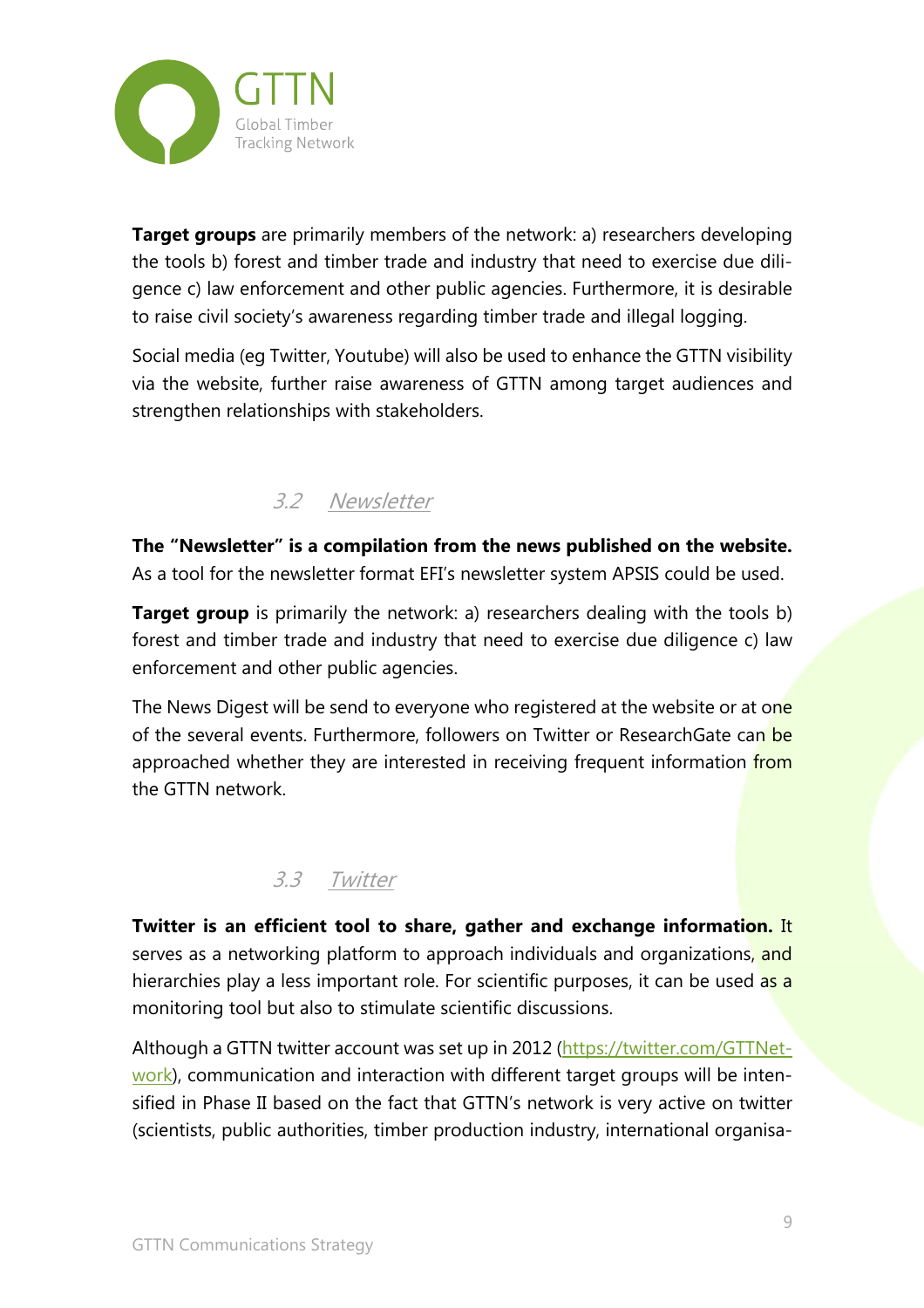

tions etc.). This involves frequent tweets, interaction with the network and beyond, tweets from events, and communication including likes/retweets/comments.

In case GTTN is anticipating emotional discussions on a topic, twitter will be used cautiously.

**Target/Interaction groups** of the GTTN twitter activities are research organizations, scientists, timber trade industry, journalists, "interested public", NGO's, public agencies involved in timber trade.

## 3.4 Youtube

A GTTN Youtube channel was already installed and used as a platform in Phase I (https://www.youtube.com/user/GTTNetwork). It contains six videos so far. Interaction on Youtube will be intensified in Phase II. Different videos will be produced to share information with different target groups, but also to engage them. Visual information is fundamental to communication. Videos are an effective tool to describe scientific methods and technical procedures because they combine information such as colour, position and motion.<sup>2</sup> Occasionally, GTTN will embed videos from the network and stakeholders dealing with related topics to increase traffic to the YouTube channel. This approach was successfully implemented with a report on wood analysis introduced by GTTN project partner Thünen Institute and produced by Deutsche Welle (https://www.youtube.com/watch?v=hEaVb11-Dis) shared on GTTN's Youtube channel.

> 3.5 Multi-media outreach - Ideas for video production

## *1. (Scientific) video informing on GTTN*

GTTN will produce a video informing about its activities. The video has to be understandable for all the target groups, offers facts on GTTN and an overview of

<sup>&</sup>lt;sup>2</sup> For inspiration please check: https://blogs.helmholtz.de/augenspiegel/2015/11/von-englischsprachigen-youtube-wissenschaftsvideos-lernen/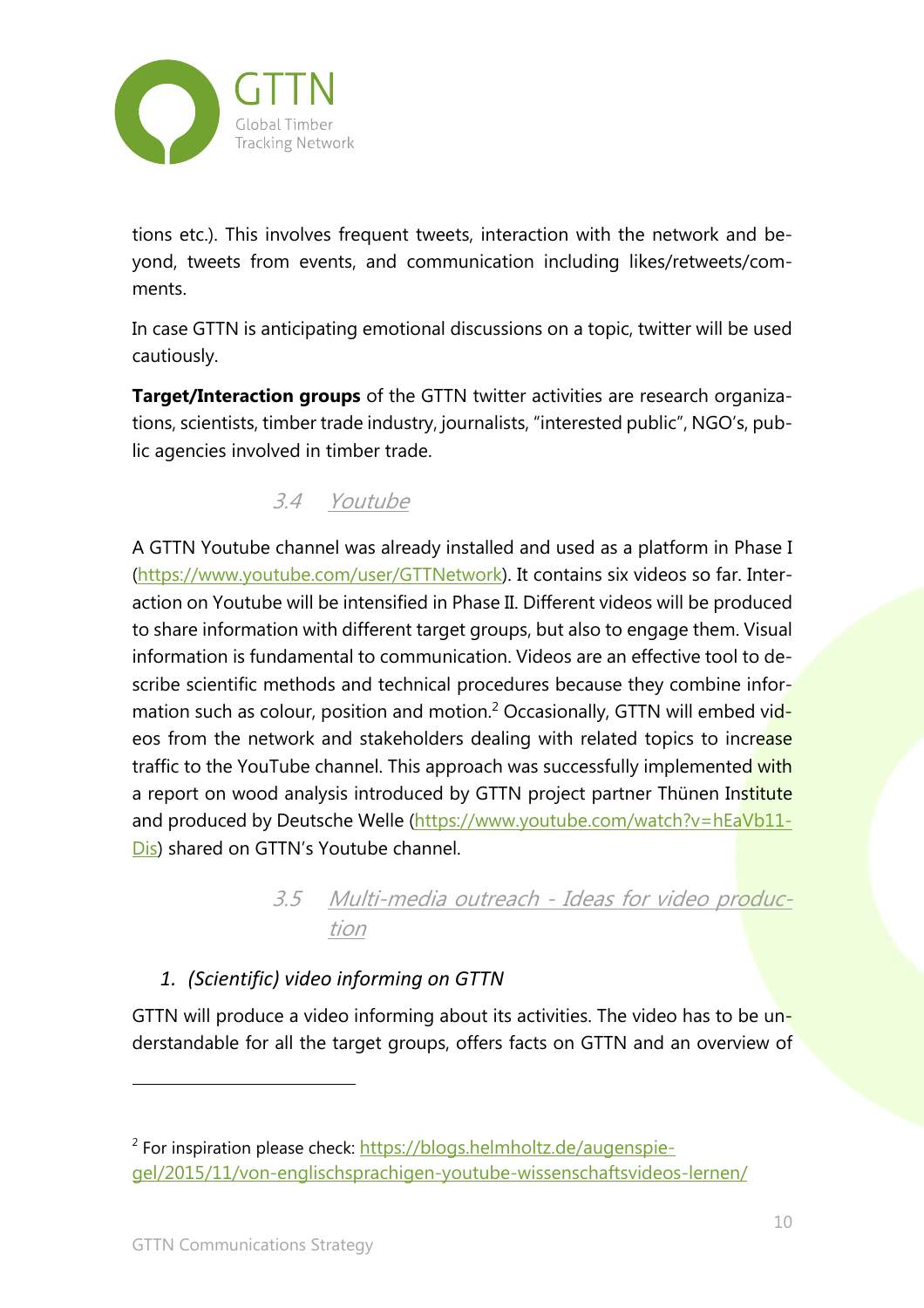

GTTN network and services. It will be produced in an edutainment style with a length of approx. 5 minutes.

Questions discussed in the video can be: For what do we need timber? Where does timber come from? What happens if timber is illegally logged? Who is affected? What are the advantages of tracking timber? What methods can we use to track timber? Who is interested in tracking timber (national governments, EU, companies, scientific organizations, NGOs)? Why do stakeholders join the GTTN network / what are the advantages of joining the network?

The video will be covering short statements from stakeholders involved in GTTN, explanation how the technical procedures work (isotopes, wood anatomy, mass spectronomy), including nice pictures from different types of timber from all over the world.

A prompt option would be to produce a video during the October Working Group meeting to make people feel responsible for the GTTN involvement, to make it feel a common effort by asking questions like:

- Why do you participate
- What would you like to achieve with GTTN
- Why is a project like GTTN important
- *2. "Testimonial" Interview series with stakeholdersinvolved in the GTTN network (approx. 2 minutes each)*

The interview series will be produced with the purpose to attract further donors and stakeholders from trade and industry. People involved in the GTTN network report on advantages of supporting and joining the network. These stakeholders can be traders sharing their experience with timber tracking tools or scientists elaborating on the helpful exchange of data. By reaching out to their peers and stimulating the GTTN clientele, this interview series supports the objective of maintaining and expanding the GTTN network. By offering a stage for them, members of the network feel valued – and possible new members can find out why joining is helpful.

Questions discussed in the video interview series can be (i) quite general, like: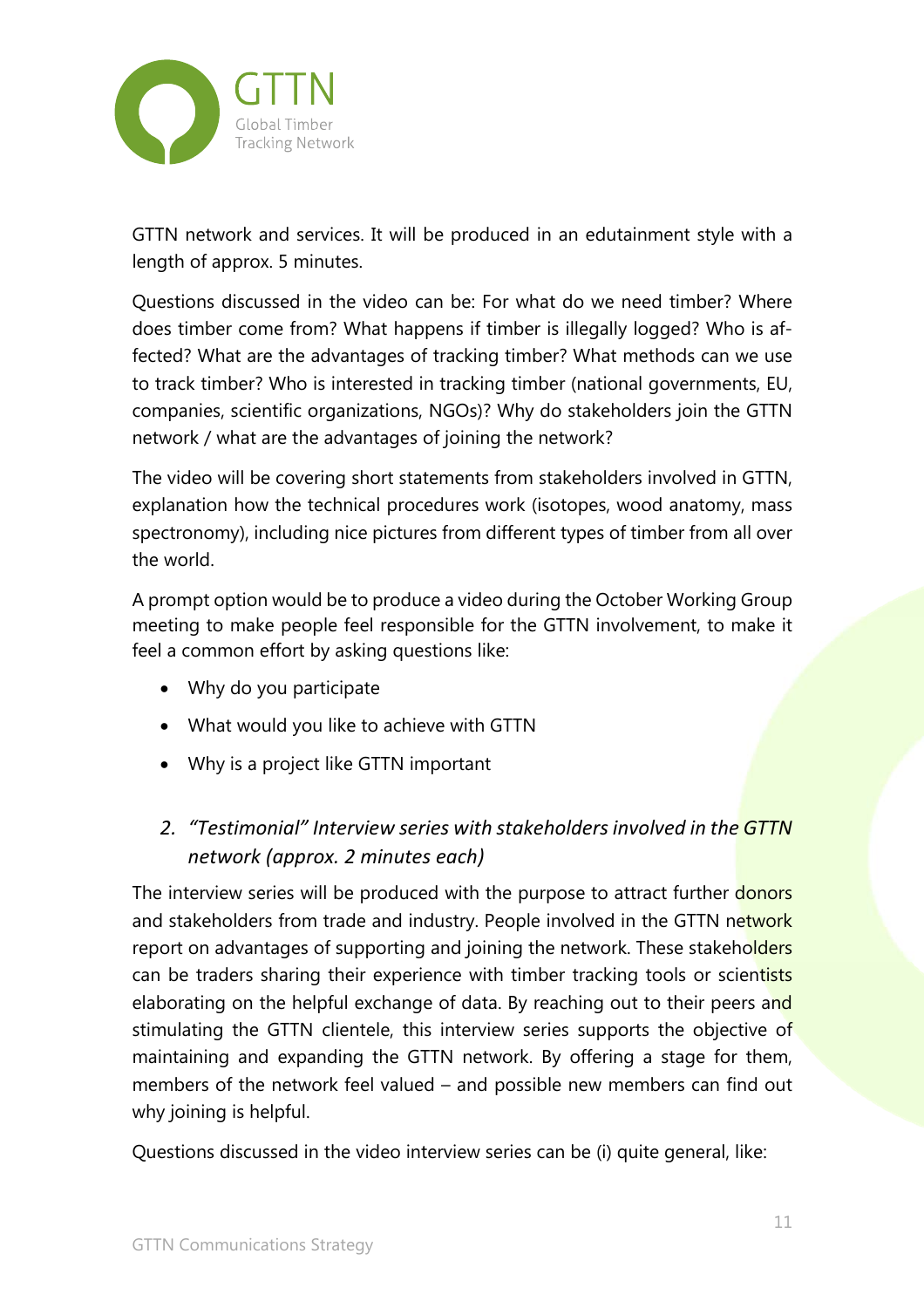

Why does timber concern you? How do you work with timber? What does GTTN mean to you and what do you expect the network to do in the future?

or (ii) quite specific, depending on the audience of the video. Questions could also be very concrete if the video is produced for the purpose of attracting more members to emphasize why stakeholders should join being a scientist/trader/manufacturer/policy maker.

#### *3. Video reports from events*

During coffee/lunch breaks at GTTN or relevant network meetings participants can be interviewed. One recent example for inspiration is the Future Earth meeting: https://www.youtube.com/watch?v=LPbc2WgSW0U

#### *4. Video tutorials on specific (steps of) methods*

Depending on scientists' demands, GTTN can occasionally offer a camera and a camerawoman to shoot video tutorials on specific (steps of) methods. Another option is the organization of a workshop in parallel with meetings hosted by a member's lab or a company, which is videotaped by GTTN communications staff.

Furthermore, GTTN Communication can contribute to the development a comprehensible narrative for tutorials. This option links to capacity building and requires a keen interest of scientists in communicating their work.

# 3.6 Flickr

In the beginning of the first phase of GTTN, a Flickr account was set up (https://www.flickr.com/photos/gttnnetwork) 3 . It served the purpose of reporting

 $3$  Great pictures maybe for websites or Social Media Publications: https://www.flickr.com/photos/gttnnetwork/8161250325/,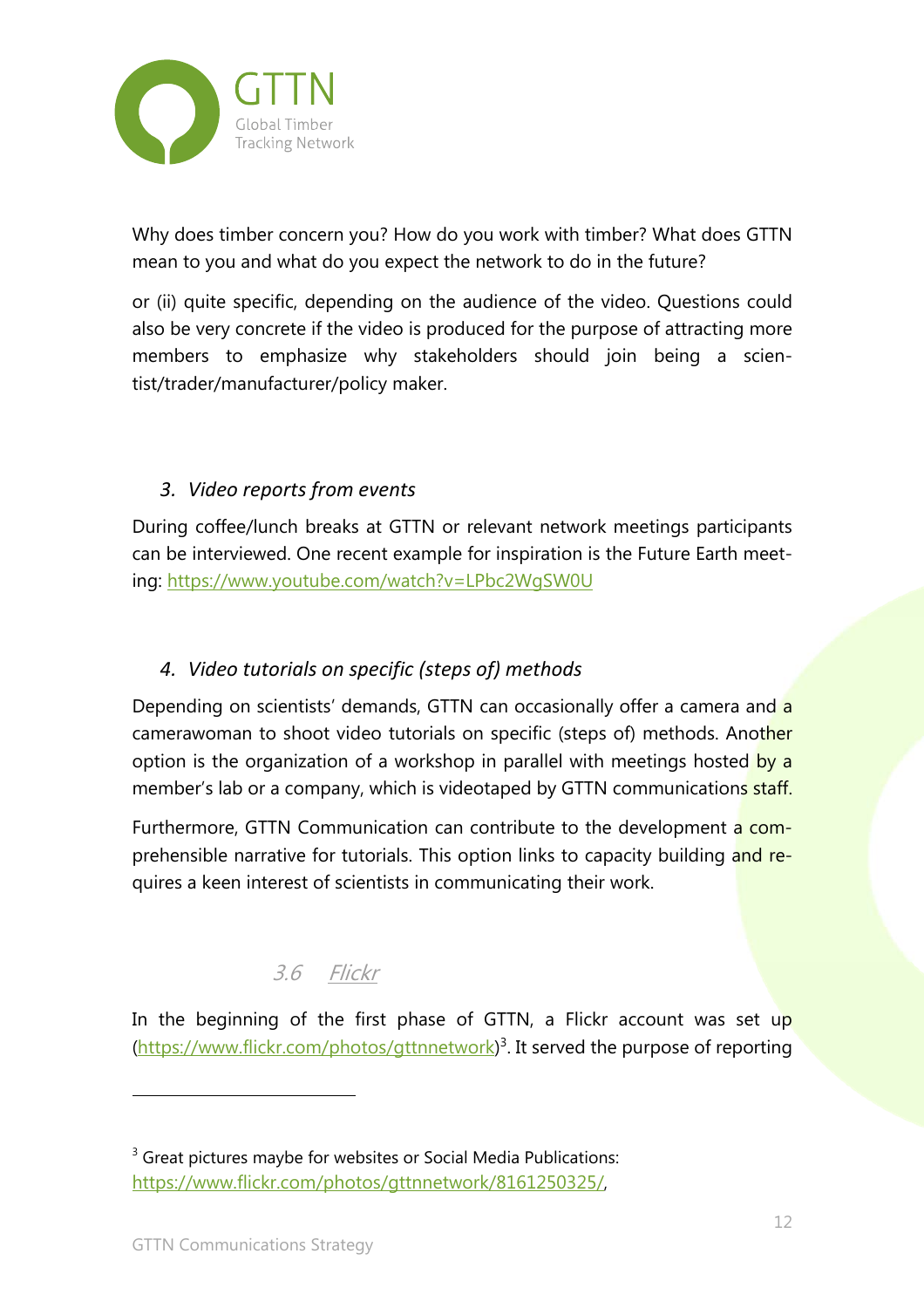

on field trips and international events. Flickr is a helpful branding tool and it supports storytelling. In GTTN phase II, behind-the-scenes photos of innovative tools for wood identification being used or of stakeholders engaging with the network will be posted. After important events like working group meetings and regional workshops, the GTTN Flickr account can also be shared with participants of events to offer pictures as souvenirs. Due to the CC BY-NC-ND 2.0<sup>4</sup> license, users can download and share the photos under certain restrictions.

# 3.7 ResearchGate

Research Gate is an efficient venue specifically targeting the scientific community. It should be used as soon as the project starts publishing. Eventually, it may serve as a collaborative platform to inform researchers involved in the network – and to attract further scientists to engage. It is appropriate that the ResearchGate presence of GTTN is administered by a senior scientist involved in the project due to credibility and practical reasons (networking with colleagues etc.)

## 4 Communication material and publications

Communication material will be prepared for promotion and dissemination purposes. This material should be used to promote the concept, work and results of the GTTN project, with the goal to expand the network of partners, experts and potential donors. PR material will be a leaflet/brochure, Flyers, roll-up, woodeb buttons as give-aways and potentially poster. The Secretariat considers instructing an agency for the design of promotion material.

https://www.flickr.com/photos/gttnnetwork/8161282196/, https://www.flickr.com/photos/gttnnetwork/8161240913/

<sup>4</sup> https://creativecommons.org/licenses/by-nc-nd/2.0/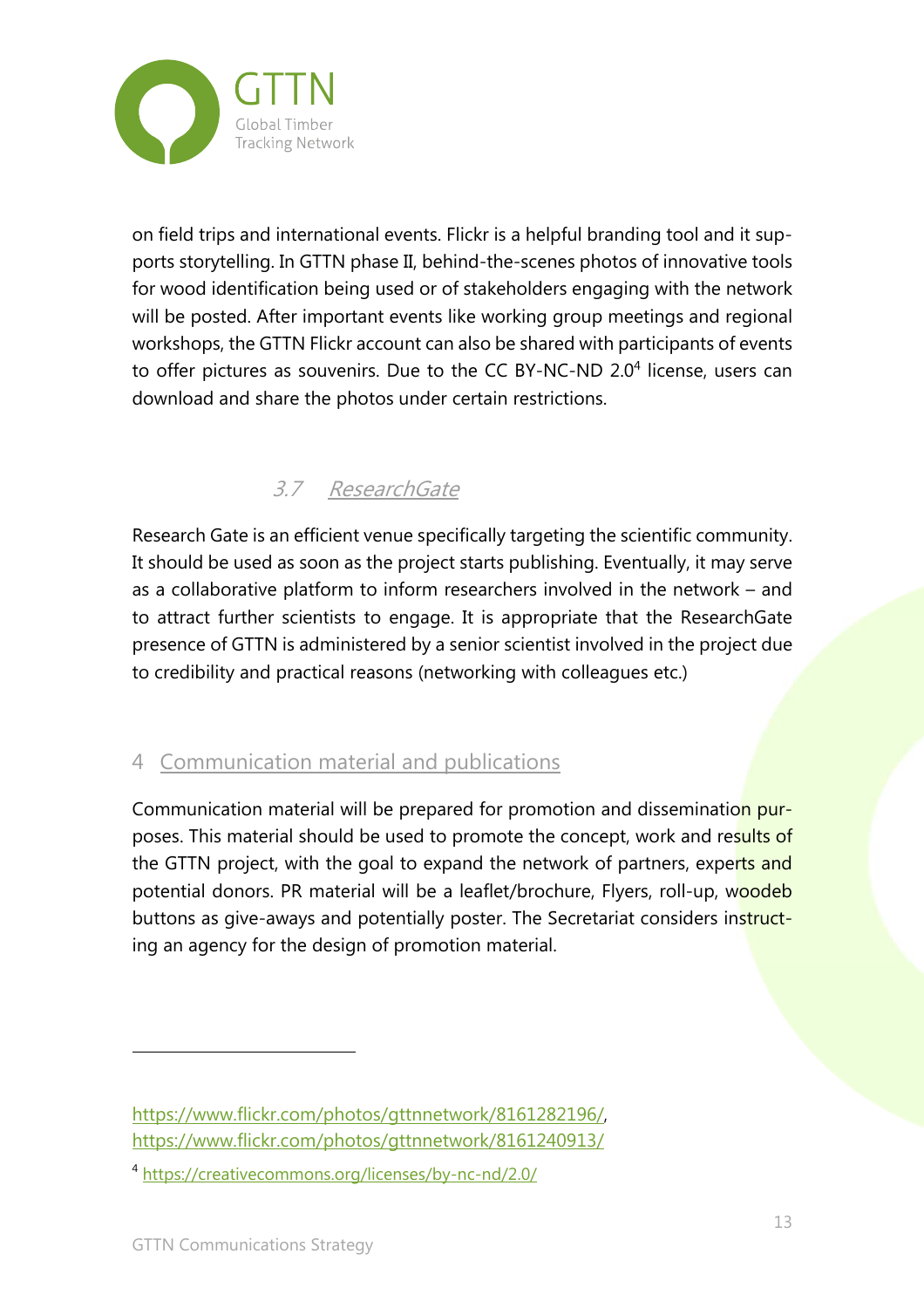

One leaflet has already been produced in GTTN phase II, informing on main objectives of the project, core working group activities, benefits of the GTTN membership and organisational set-up. Further flyers (postcards) targeting different stakeholders and potential new members of the network will be designed after the first working group meetings.

Further publications:

Articles in relevant media and specialized press will ensure that knowledge gathered in the project can be utilized in different ways and be published on various platforms. In 2017, GTTN2 will be publishing an article in the EUFORGEN Newsletter.

| Title of publication    | <b>Type</b> | Number of   Target |                   | Deadline    |
|-------------------------|-------------|--------------------|-------------------|-------------|
|                         |             | pages              | groups            |             |
| GTTN Phase II: What,    | Flyer       | 4                  | Service Pro-      | published   |
| Who, How?               |             |                    | viders            |             |
| GTTN Phase II (work-    | Article     | 2                  | <b>Scientific</b> | End of 2017 |
| ing title), Article for |             |                    | stakehold-        |             |
| EUFORGEN Newslet-       |             |                    | ers, poten-       |             |
| ter                     |             |                    | tial donors       |             |
| GTTN Phase II: Net-     | Flyer       | 4                  | Potential         | End of 2018 |
| work and Services       |             |                    | service users     |             |
| (working title)         |             |                    |                   |             |
|                         |             |                    |                   |             |
|                         |             |                    |                   |             |

#### 5 Events

Events relevant for the GTTN Network and the documentation of these events will be shared on the website. Some events – mainly those who are public-oriented/relevant for Civil Society or Media stakeholders – will be accompanied further by press releases, reports, and Social Media activities.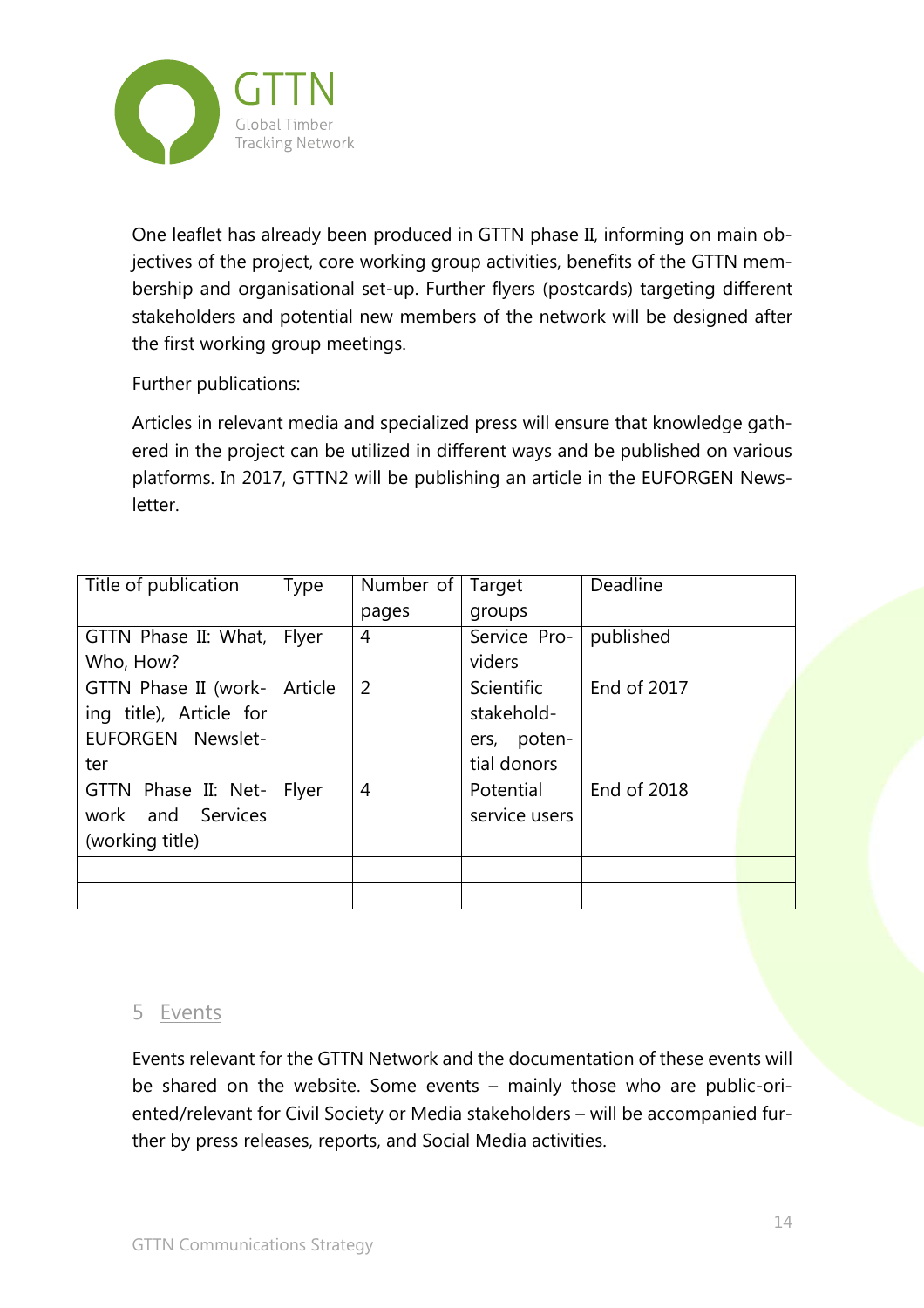

## 5.1 Kick-off meeting with BMEL in Bonn in February 2017

The GTTN phase II kick-off meeting was held in Bonn on 15-16 February, hosted at the premises of the German Federal Ministry of Food and Agriculture. In total 32 people participated from 21 organizations, coming from 12 countries. 11 participants represented the supply side of timber tracking services, and 10 participants represented the actual and potential customer base for such services.

The first part of the meeting started with a review of GTTN phase I activities, followed by presentations on the progress with the development of the different methodologies, and presentations on the actual and potential application in reallife business and law enforcement.

The second part of the meeting introduced GTTN phase II objectives, activities, modes of interaction and organisational setup. Breakout discussions focussed on the key GTTN activities: standardisation of methods, development of an expert and service portfolio, development of a reference database and promotion of the timber tracking tools.

http://gttn2.globaltimbertrackingnetwork.org/2017/03/30/gttn2-kick-off-meeting/

## 5.2 Working group meetings (2017 & 2018)

GTTN's first Working Group Meetings take place on 19-20 October 201 and are organized back-to-back with the Forest Legality Week in Washington, D.C.

GTTN Working Groups will address key issues related to the successful development of timber tracking tools and policies and promote their use to reduce illegal logging and associated trade worldwide. In face-to-face meetings, GTTN WG will discuss the working papers on Standardization, on Lab Finder and Reference Database, and on the Communication and Advocacy Strategy. Furthermore, GTTN addresses practical questions and develop milestones for the future organization of the Working Groups. The GTTN workshops are organized in collaboration with and kindly hosted by the World Resources Institute (WRI).

https://globaltimbertrackingnetwork.org/event/gttn-timber-tracking-workshops/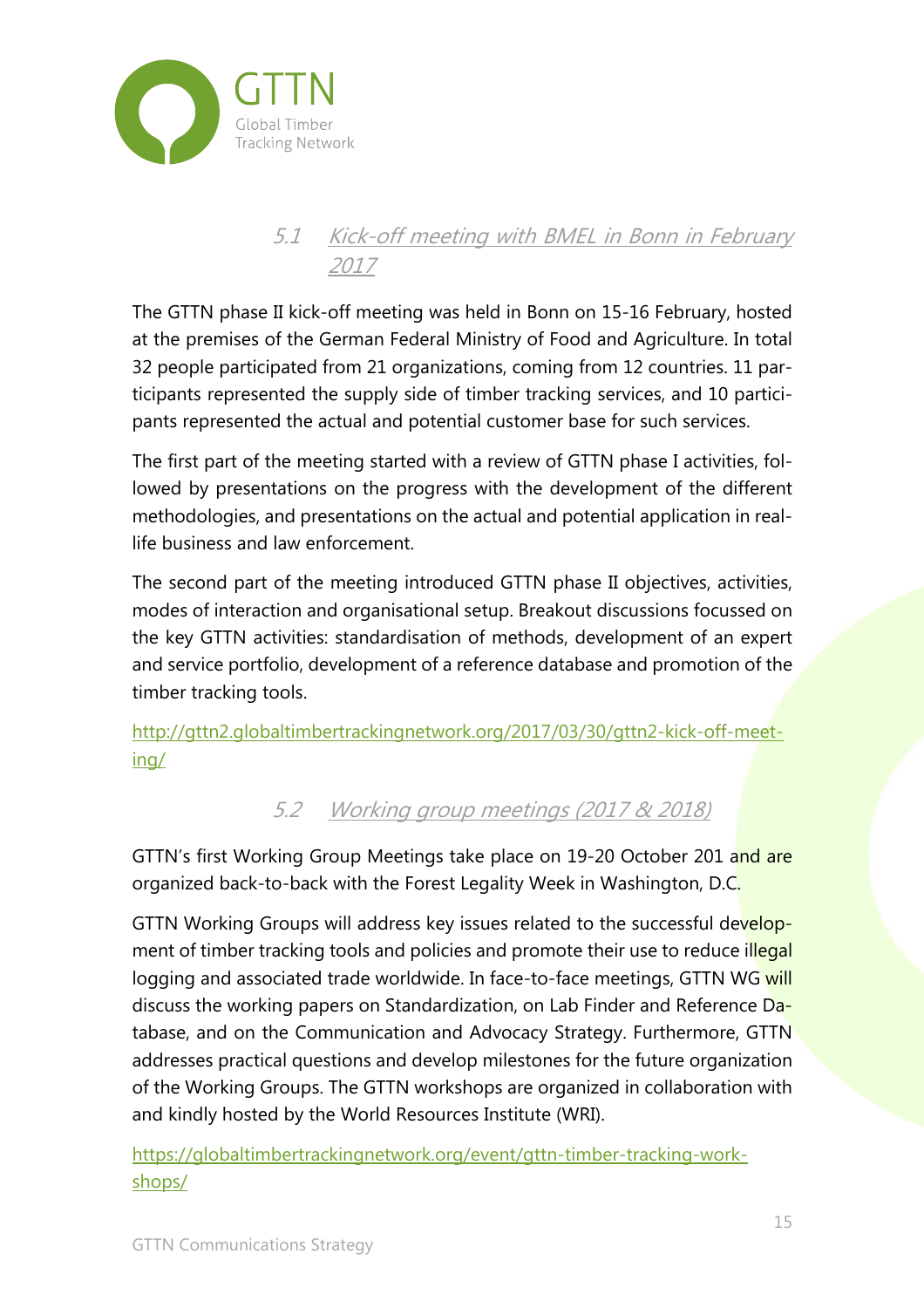

# 5.3 Regional workshops

Regional workshops contribute to Secretariats tasks of actively maintaining and expanding the GTTN network on three levels: countries, expert institutions, experts (scientists, representatives of expert institutions). Regional workshops can be documented with different Social Media tools such as Twitter (via hashtag), Video-Interviews, podcasts etc. to increase visibility of the event and allow active participation of other network members from all over the world via the social web.

## 5.4 GTTN network and other relevant events

GTTN Secretariat is participating in GTTN network and other relevant events to present and discuss GTTN's activities, to broaden the network and engage potential stakeholders from different GTTN target groups defined in chapter 2 (page 4- 6) of the GTTN Communications Strategy.

Furthermore, GTTN Secretariat will support its Steering Committee and further "ambassadors" to present the network in relevant meetings organized by CITES Secretariat, FLEGT Expert Group, FAO Meetings etc.

## 5.5 Forums and Programs at the global or regional level

Forums and Programs<sup>5</sup> as well as other events can be used to address and attract countries to join the network. It is considered essential for the implementation of the GTTN Phase II that funding would be provided from multiple donors, as this would strengthen the multilateral character of the project and its visibility, as well as for the project sustainability in the longer term.

<sup>5</sup> Some examples of these are the activities under the EU FLEGT-EUTR expert group meetings, Forest Legality Alliance, TNC-RAFT, Law Enforcement Assistance for Forests Project, UNODC, Global Programme for Combating Wildlife and Forest Crime, Chatham House events, FAO FLEGT.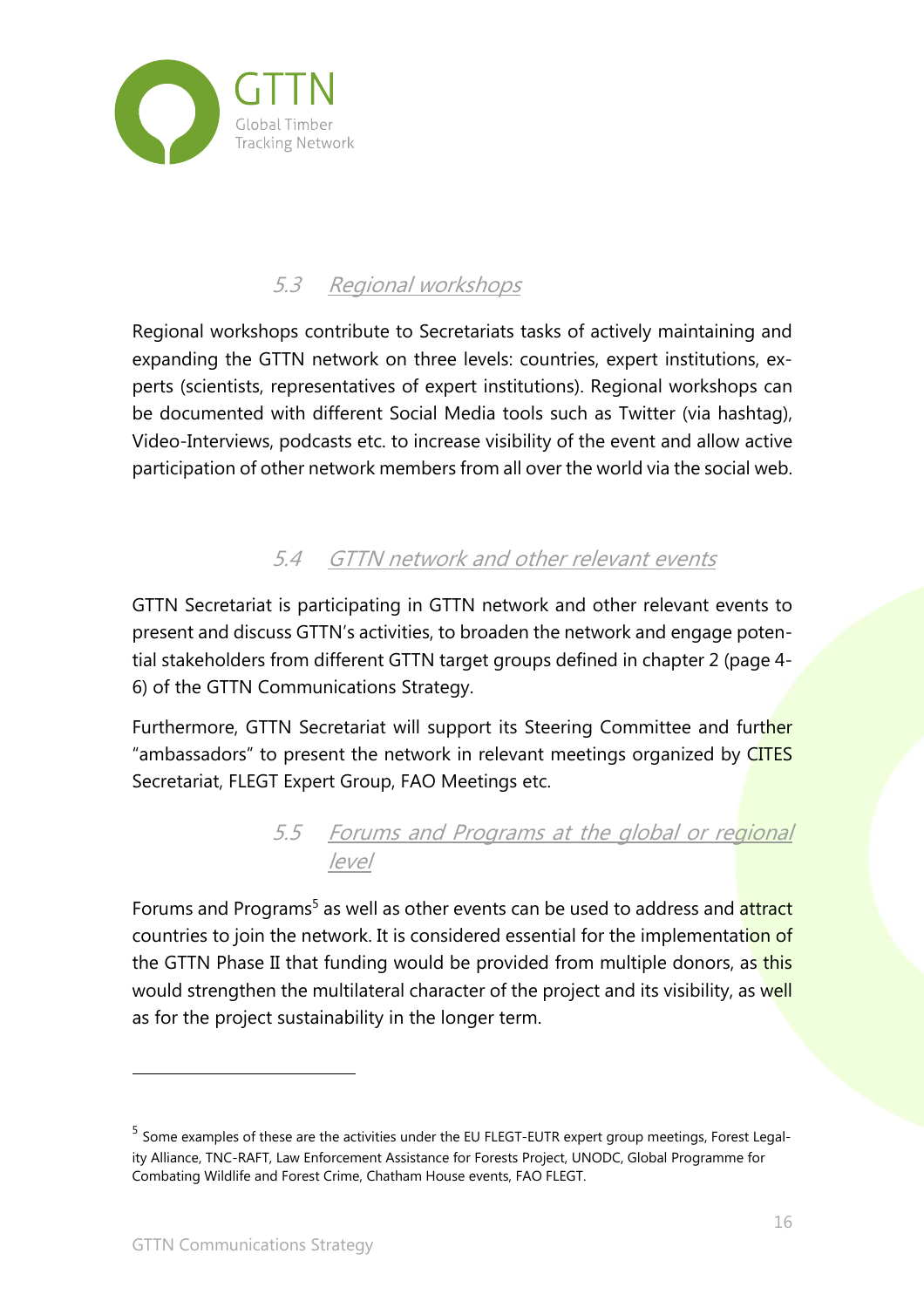

#### Table of relevant events

| Meeting/Conference<br>title | Date             | Location              | <b>GTTN</b><br>partners<br>participating | <b>GTTN</b> contribution             | Other information                                              |
|-----------------------------|------------------|-----------------------|------------------------------------------|--------------------------------------|----------------------------------------------------------------|
| GTTN2 kick-off meet-        | 15/16            | Bonn                  |                                          | <b>GTTN Event, organized by EFI,</b> | http://gttn2.globaltimbertrackingnetwork.org/2017/03/30/gttn2- |
| ing                         | February<br>2017 |                       |                                          | hosted by donor BMEL                 | kick-off-meeting/                                              |
| <b>CITES Workshop</b>       | 7 June           | Hamburg,              | Thünen Institute                         | <b>Meetings/networking core</b>      | https://www.thuenen.de/de/infrastruktur/thuenen-               |
|                             | 2017             | Germany               |                                          | team (Jo Van Brusselen, Gesche       | kompetenzzentrum-holzherkuenfte/neue-cites-listungen-          |
|                             |                  |                       |                                          | Schifferdecker, Nele Schmitz,        | auswirkungen-fuer-den-holzhandel/                              |
|                             |                  |                       |                                          | Tommi Suominen),                     |                                                                |
|                             |                  |                       |                                          | distribution of GTTN flyers          |                                                                |
| Illegal Logging Up-         | 19/20 June       | London,               | WRI, Thünen Institute                    | Meetings/networking Jo Van           | https://www.chathamhouse.org/event/illegal-logging-update-and- |
| date and Stakeholder        | 2017             | <b>UK</b>             |                                          | Brusselen, Nele Schmitz, distri-     | stakeholder-consultation-meeting-number-27                     |
| <b>Consultation Meeting</b> |                  |                       |                                          | bution of GTTN flyers                |                                                                |
| Number 27                   |                  |                       |                                          |                                      |                                                                |
| Experts Group on Ille-      | 20 August        | H <sub>o</sub><br>Chi | Australian Government                    | Distribution of GTTN commu-          |                                                                |
| gal Logging and As-         | 2017             | Minh City,            | Department of Agricul-                   | nications material by Emma           |                                                                |
| sociated Trade              |                  | Viet Nam              | ture and Water Re-                       | Hatcher, GTTN Steering Commit-       |                                                                |
| (EGILAT) Meeting            |                  |                       | sources                                  | tee Member and Director - Inter-     |                                                                |
|                             |                  |                       |                                          | national Forest Policy, Australian   |                                                                |
|                             |                  |                       |                                          | Government                           |                                                                |
| Application of high         | 13-15 Sep-       | Madrid                | U.S. Forest Service, IN-                 | Side-event with GTTN presen-         | https://congresosalcala.fqua.es/crpoecdgentimtrack/            |
| throughput genotyp-         | tember           |                       | TERPOL, Thünen Insti-                    | tations by Jo Van Brusselen,         |                                                                |
| ing technologies for        | 2017             |                       | tute of Forest Genetics,                 | Tommi Suominen, and Nele             |                                                                |
| forest tree species         |                  |                       | ITTO, University of Ade-                 | Schmitz,                             |                                                                |
| identification and          |                  |                       | laide, Bioversity Interna-               | Meetings/networking,                 |                                                                |
| timber tracking             |                  |                       | tional                                   | distribution of GTTN flyers          |                                                                |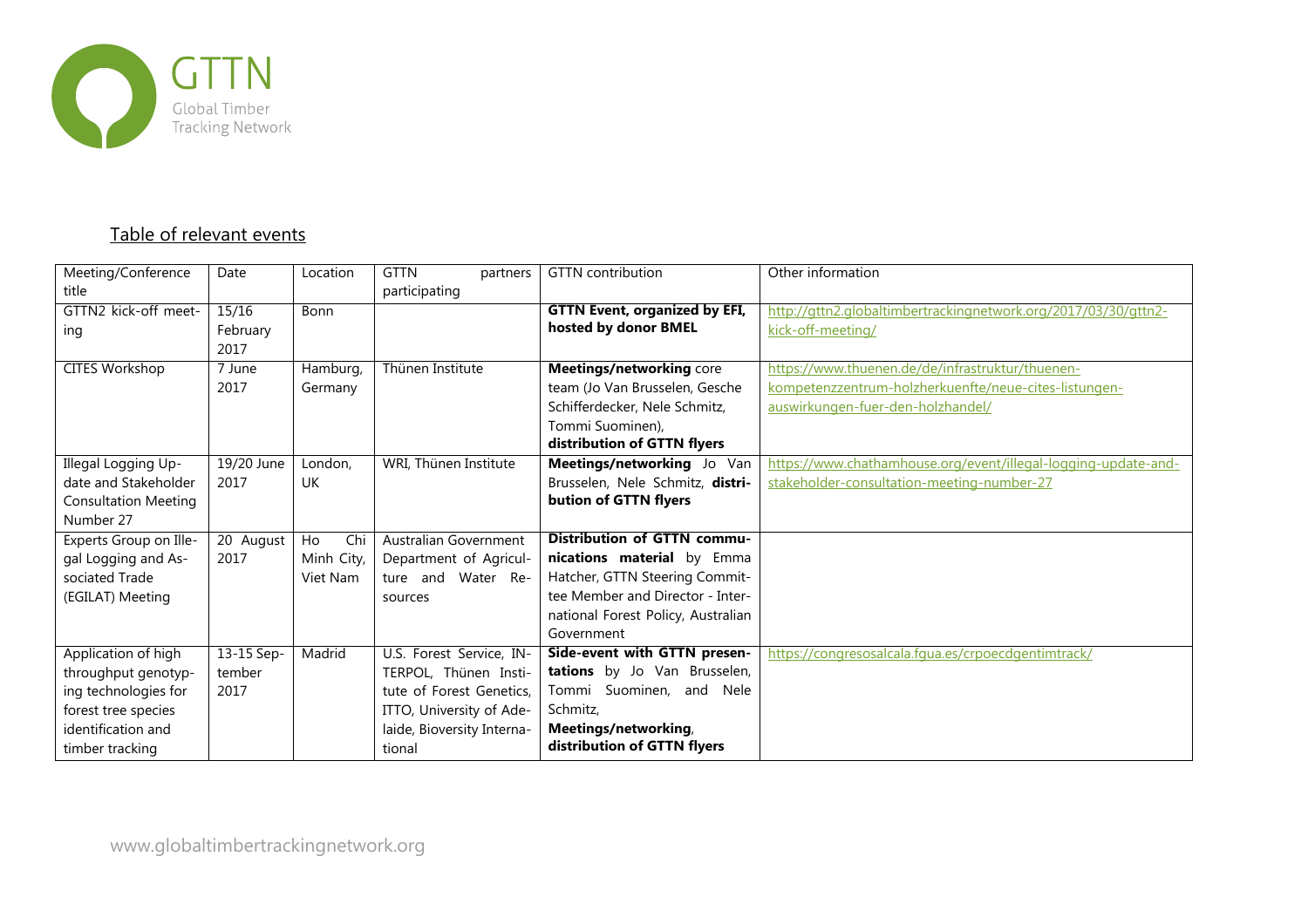

| Forest Legality Week      | $17-19$ Oc-              | Washing- | WRI, U.S. Forest Service, | Side-event with GTTN presen-  | http://www.forestlegality.org/document/forest-legality-week-draft- |
|---------------------------|--------------------------|----------|---------------------------|-------------------------------|--------------------------------------------------------------------|
|                           | tober 2017               | ton D.C. | Academy of<br>Chinese     | tations, panel discussion and | agenda                                                             |
|                           |                          |          | INTERPOL,<br>Forestry,    | plenary input on GTTN Phase 2 |                                                                    |
|                           |                          |          | Thünen Institute of For-  |                               |                                                                    |
|                           |                          |          | est Genetics, ITTO, Uni-  |                               |                                                                    |
|                           |                          |          | versity of Adelaide, Bio- |                               |                                                                    |
|                           |                          |          | versity International     |                               |                                                                    |
| <b>GTTN Working Group</b> | $\overline{19} - 20$ Oc- | Washing- | WRI, U.S. Forest Service, | Meetings initiated and orga-  | https://globaltimbertrackingnetwork.org/event/gttn-timber-track-   |
| Meetings                  | tober 2017               | ton D.C. | Academy of<br>Chinese     | nized by GTTN                 | ing-workshops/                                                     |
|                           |                          |          | INTERPOL,<br>Forestry,    |                               |                                                                    |
|                           |                          |          | Thünen Institute of For-  |                               |                                                                    |
|                           |                          |          | est Genetics, ITTO, Uni-  |                               |                                                                    |
|                           |                          |          | versity of Adelaide, Bio- |                               |                                                                    |
|                           |                          |          | International,<br>versity |                               |                                                                    |
|                           |                          |          | Agroisolab                |                               |                                                                    |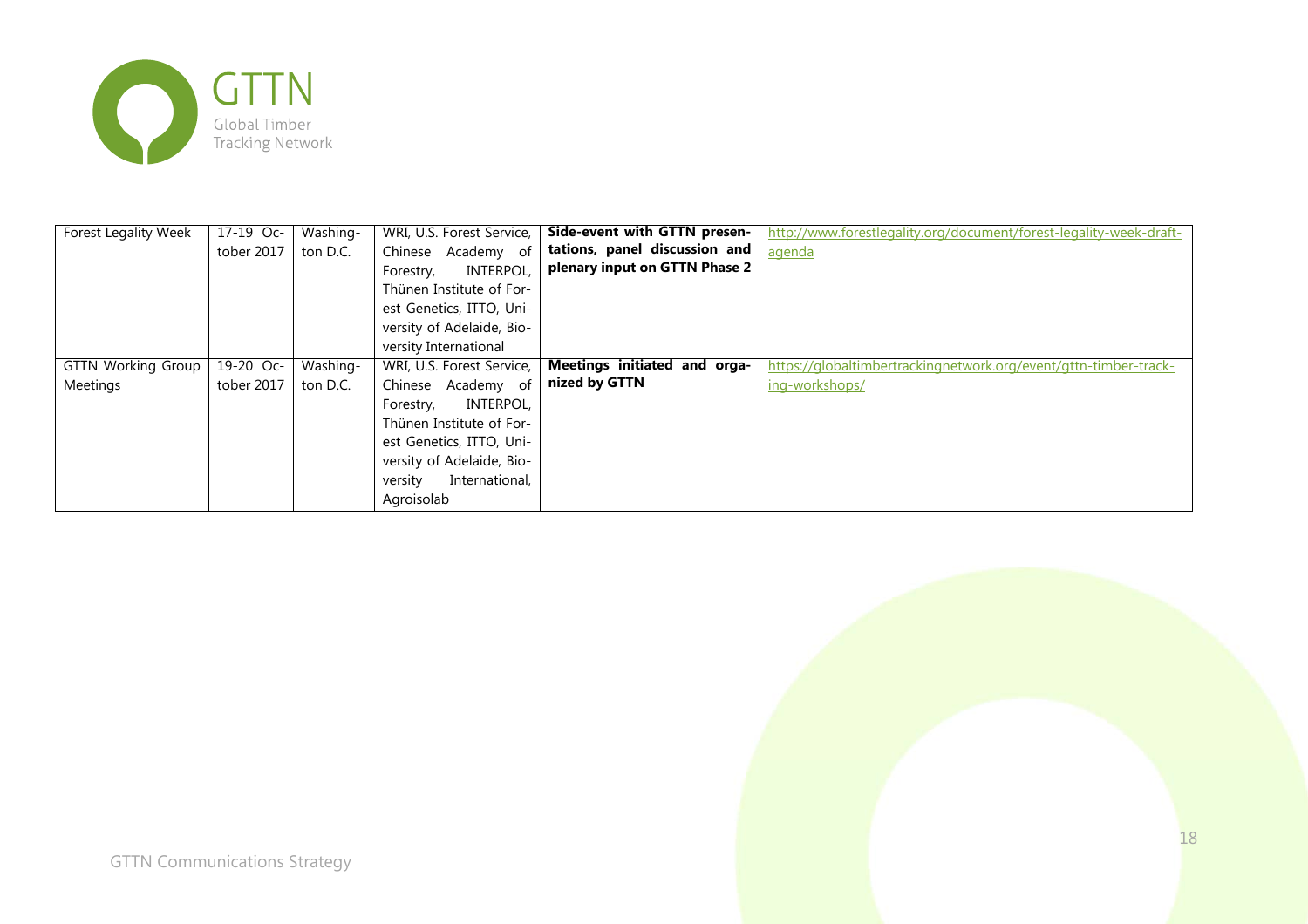

#### 6. Internal Communications

Secretariat is communicating via E-Mail, weekly Skype meetings and occasional face-to-face meetings.

Information on news and events relevant for the network will be provided by the secretariat and members of the Network and shared with GTTN communications for further distribution.

Interaction of GTTN Expert Committee and constructive communications in GTTN Working Groups (E-Mail, Google.doc, Dropbox?) will be discussed during GTTN WG Meetings in Washington D.C.